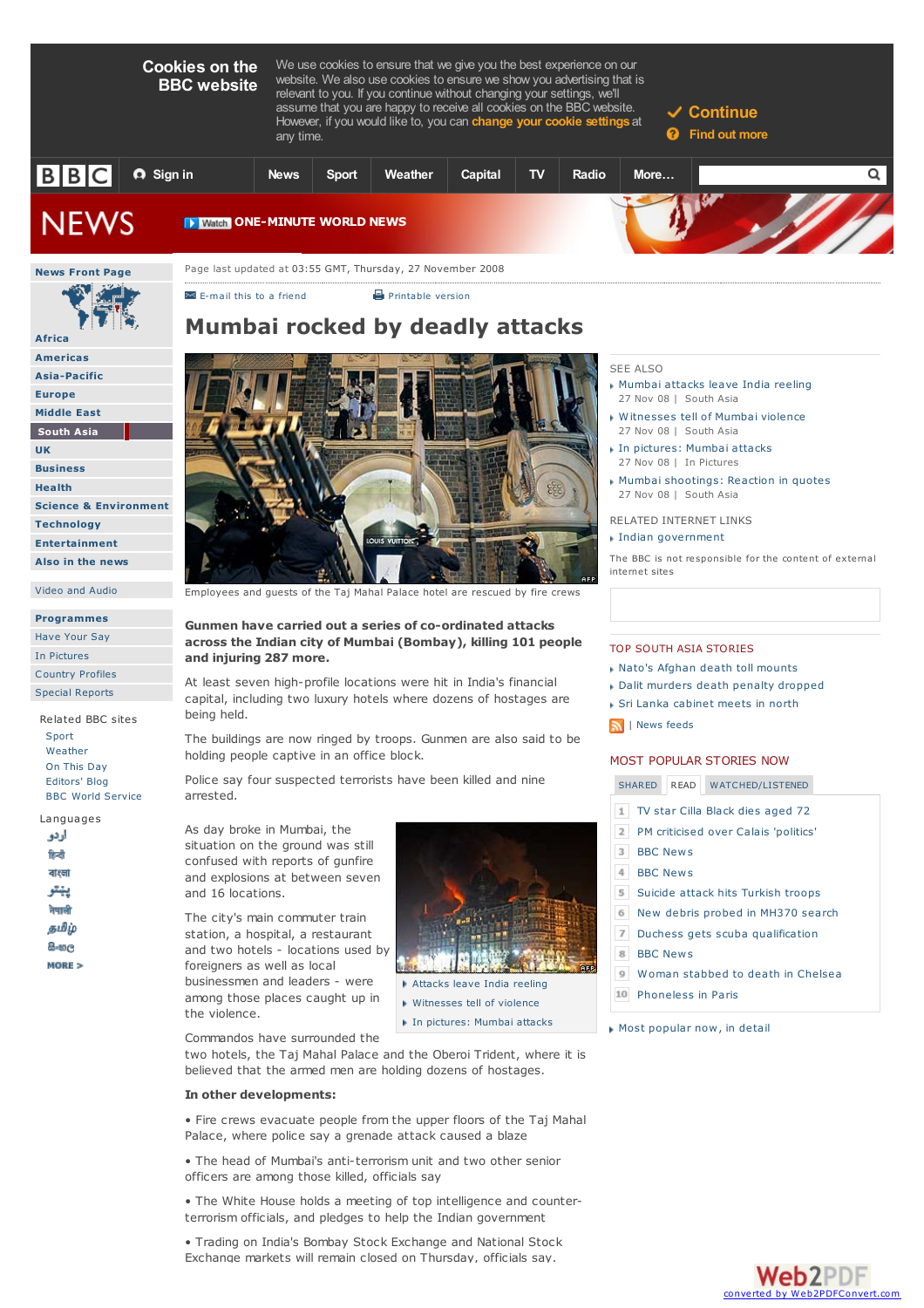#### **See detailed map of the area**

Gunmen opened fire at about 2300 local time (1730 GMT) on Wednesday at the sites in southern Mumbai.

Exchange markets will remain closed on Thursday, officials say.



Eyewitness reaction and local TV footage from the scene

"The terrorists have used automatic weapons and in some places grenades have been lobbed," said AN Roy, police commissioner of Maharashtra state.

Local TV images showed blood-splattered streets, and bodies being taken into ambulances.

One eyewitness told the BBC he had seen a gunman opening fire in the Taj Mahal's lobby.

"We all moved through the lobby in the opposite direction and another gunman then appeared towards where we were moving and he started firing immediately in our direction."

One British tourist said she spent six hours barricaded in the Oberoi hotel.

**BOMB ATTACKS IN INDIA IN 2008** "There were about 20 or 30 people in each room. The doors were locked very quickly, the lights turned off, and everybody just lay very still on the floor," she said.

A BBC correspondent outside the landmark Taj Mahal Palace said there were gunshots between police and the armed men, and that 11 officers were killed in the skirmishes.

Eyewitness reports suggest the attackers singled out British and American passport holders.

If the reports are true, our

security correspondent Frank Gardner says it implies an Islamist motive - attacks inspired or co-ordinated by al-Qaeda.

A claim of responsibility has been made by a previously unknown group calling itself the Deccan Mujahideen.

Our correspondent says it could be a hoax or assumed name for another group.

The motive is far from clear - but the attacks come amid elections in several Indian states, including in disputed Kashmir.

On Thursday, reports said five gunmen had taken hostages in an office block in the financial district of Mumbai.

There has been a wave of bombings in Indian cities in recent months which has left scores of people dead.

Most of the attacks have been blamed on Muslim militants, although police have also arrested suspected Hindu extremists.

Mumbai itself has also been attacked in the past: in July 2006 a

series of bomb attacks on busy commuter trains killed almost 190 people and injured more than 700.

- 30 October: Explosions kill at least 64 in north-eastern Assam
- 30 September: Blasts in western India kill at least seven
- 27 September: Bomb blasts kills one in Delhi
- 13 September: Five bomb blasts kill 18 in Delhi
- 26 July: At least 22 small bombs kill 49 in Ahmedabad
- 25 July: Seven bombs go off in Bangalore killing two people
- 13 May: Seven bomb hit markets and crowded streets in Jaipur killing 63

International reaction